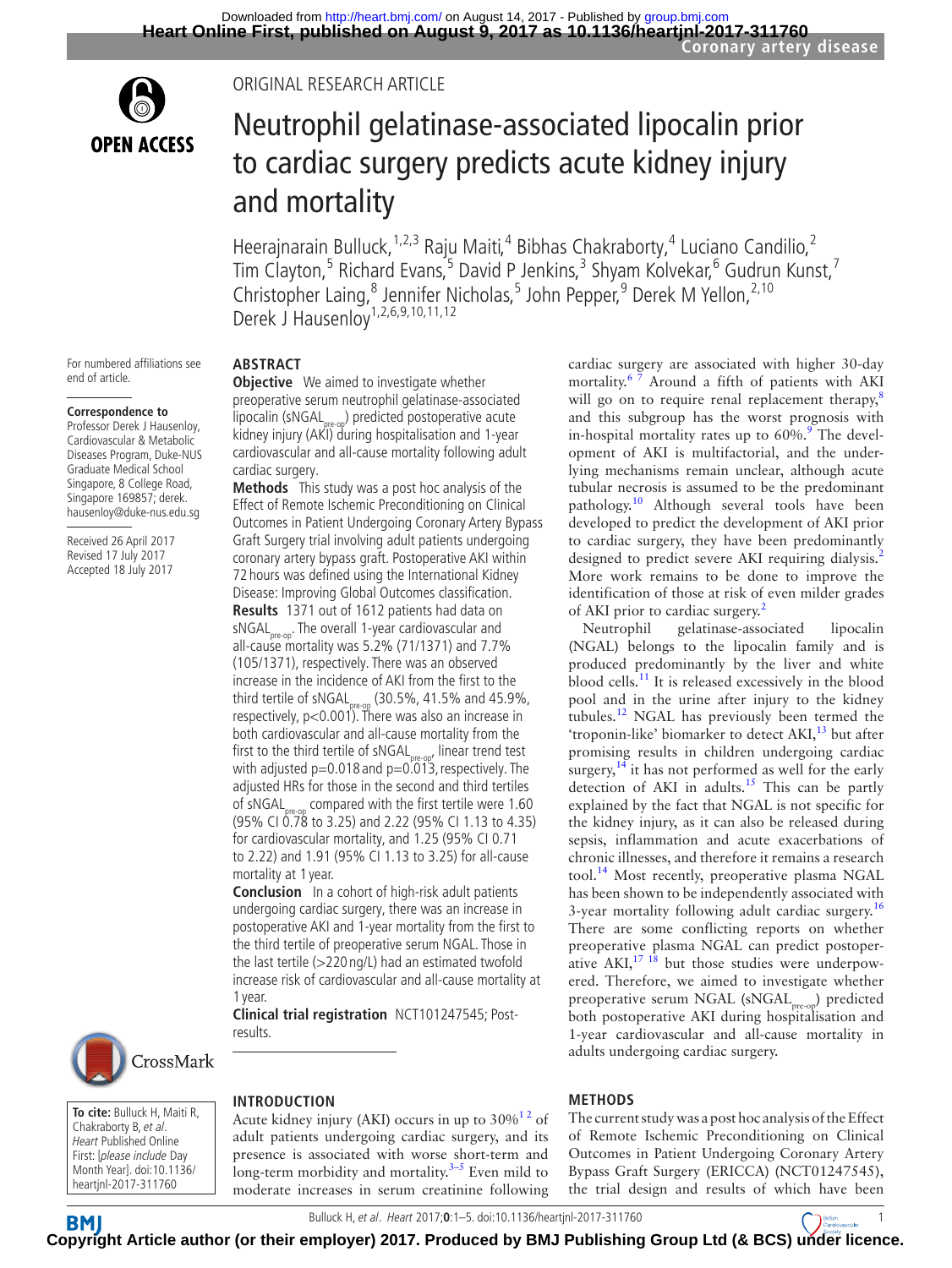#### **Coronary artery disease**

previously published.<sup>19 20</sup> In brief, 1612 patients were prospectively recruited in this multicentre, randomised controlled trial between April 2011 and March 2014 but only those with data on sNGAL<sub>pre-op</sub> were included in this analysis (n=1371). The inclusion criteria were adults aged >18 years of age and with an additive European System for Cardiac Operative Risk Evaluation (EuroSCORE)  $\geq$ 5 (high risk), undergoing on-pump coronary artery bypass grafting (CABG) with or without valve surgery, with blood cardioplegia. Those with an estimated glomerular filtration rate (eGFR)  $\langle 30 \text{ mL/min}/1.73 \text{ m}^2$  were excluded. They were randomised to remote ischaemic conditioning (RIC) or sham preconditioning. The clinical endpoints collected were cardiovascular death and all-cause mortality at 1year, non-fatal myocardial infarction, coronary revascularisation or stroke at 1year and AKI within 72hours followingsurgery as defined by the International Kidney Disease: Improving Global Outcomes classification (KDIGO). $^{21}$  There was no difference in the incidence of AKI between those who were randomised to RIC or sham. Serum NGAL was measured from blood collected in serum-separating tubes preoperatively using CircuLex NGAL/ Lipocalin 2 ELISA. The study was approved by the National Health Service Research Ethics Committee, and all patients provided informed written consent.

AKI within 72hours was graded as none, 1, 2, 3 as per the KDIGO criteria as follows: grade 1: serum creatinine 1.5–1.9 times baseline or an increase in serum creatinine  $\geq 26.5 \mu$ mol/L; grade 2: serum creatinine 2.0–2.9 times baseline; and grade 3: serum creatinine 3.0 times baseline or increase in serum creatinine to  $\geq$ 353.6  $\mu$ mol/L or initiation of renal replacement therapy. The primary outcomes of interest were any AKI grade during hospitalisation and cardiovascular and all-cause mortality at 1year.

#### **Statistical analysis**

Statistical analysis was performed using SPSS V.23. sNGAL<sub>pre-op</sub> was analysed as tertiles. Continuous data were expressed as means and SD or medians and (first quartile–third quartile), and categorical data were reported as frequencies and percentages. Unadjusted associations of the tertiles of  $sNGAL_{pre-op}$  with other baseline and procedure variables were performed using one-way analysis of variance or Kruskal-Wallis test where appropriate. Logistic regression analysis was performed to assess whether sNGAL<sub>pre-op</sub> was an independent predictor any grade of AKI (as a binary outcome), after adjusting for known preoperative predictors of AKI (age, gender, diabetes mellitus, hypertension, peripheral vascular disease (PVD), previous CABG, type of surgery planned, use of intra-aortic balloon pump, baseline eGFR, baseline left ventricular ejection fraction (LVEF) category and preoperative high sensitivity troponin T).<sup>[2 22](#page-4-6)</sup> This analysis was performed using tertiles of  $sNGAL_{pre-op}$ , as previously done,<sup>16</sup> to allow findings to be more easily translated to the clinical setting. Kaplan-Meier curves were used to assess survival at 1year per tertile. The primary analysis for the cumulative incidence of cardiovascular and all-cause mortality at 1year was performed using Cox proportional hazard (with censoring of data to the date of occurrence of the primary endpoint, lost to follow-up, withdrawal from the study or at 1year), and the HRs were computed with 95% CI after adjusting for the factors that were present in both EuroSCORE II<sup>[23](#page-4-16)</sup> and the Society of Thoracic Surgeon (STS) score<sup>[24](#page-4-17)</sup> that were available from our cohort (namely age, gender, eGFR, PVD, previous stroke, previous CABG, baseline LVEF category, diabetes mellitus, use of intra-aortic balloon pump, type of surgery planned and preoperative high sensitivity troponin T).

#### **Results**

Out of 1612 patients recruited in the ERICCA trial, 1371 patients had sNGAL<sub>pre-op</sub> measured. These patients had a mean age of  $76.0 \pm 6.6$  years and 27.5% were female. As expected, they were in the high-risk category for cardiac surgery with a median additive EuroSCORE of 6 (5–7). Further details of the baseline characteristics of these 1371 patients per tertile are provided in [table](#page-2-0) 1. The overall all-cause mortality and cardiovascular mortality was 7.7% (105/1371) and 5.2% (71/1371), respectively. AKI data were available in 97% (1330/1371) of patients. AKI during the initial hospitalisation occurred in 39.6% of patients (31.2% AKI grade 1). The median sNGAL pre-op was 175 (117–257) ng/L and range of 27–3171 ng/L. sNGAL $_{\rm pr}^{+}$ was divided into three groups according to tertiles <135 ng/L,  $135 - \langle 220 \text{ ng/L} \rangle$  and  $\geq 220 \text{ ng/L}$ . There was no difference in the prevalence of diabetes mellitus, hypertension, dyslipidaemia and vascular disease among the three tertiles as shown in [table](#page-2-0) 1. Furthermore, there was no difference in the type of surgery or duration of the cardiopulmonary bypass and cross-clamp times. However, patients in the higher tertiles were more likely to be older, of the male gender, have higher baseline creatinine and eGFR and spend longer time on intensive care unit and in hospital. The cardiovascular and all-cause mortality at 1year per tertile and per the presence or absence of AKI are summarised in [table](#page-2-1) 2.

# sNGAL<sub>pre-op</sub> and AKI

On a per-tertile basis, there was an increase in the incidence of AKI with increasing tertile of  $sNGAL_{pre-op}$  from 30.5% in the first tertile, 41.5% in the second tertile and 45.9% in the third tertile. Using the first tertile of  $\mathrm{sNGAL}_{\mathrm{pre-op}}$  as reference, multivariable analysis shown that the second tertile of sNGAL $_{\rm pre\text{-}op}$  had an OR of 1.69 (95% CI 1.23 to 2.30), and the third tertile of sNGAL<sub>pre-op</sub> had an OR of 1.53 (95% CI 1.12 to 2.10), p=0.009 for linear trend test, to predict AKI, after adjusting for known preoperative predictors of AKI.

Receiver operating characteristic (ROC) curve analysis showed that  $sNGAL_{n}$  was a predictor of AKI, but the c-statistic was only 0.57 ( $95\%$  CI 0.54 to 0.61). The c-statistic improved to 0.69 (95% CI 0.66 to 0.73) (p<0.001 for ROC curves comparison) when age, gender, diabetes mellitus, hypertension, PVD, previous CABG, type of surgery planned, use of intra-aortic balloon pump, baseline eGFR, baseline ejection fraction and baseline high sensitivity troponin T were included in the model together with tertiles of  $sNGAL<sub>pre-op</sub>$  as shown in [figure](#page-3-0) 1.

#### **AKI and mortality**

Patients with AKI had a higher mortality at 1year with an all-cause mortality rate of 12.1% versus 4.1% ([table](#page-2-1) 2), when compared with those without AKI with an adjusted HR (adjusted for the above EuroSCORE II and STS-derived preoperative predictors of mortality) of 2.67 (95% CI 1.72 to 4.13), adjusted p<0.001 from the Cox regression analysis. Those with AKI also had worse cardiovascular mortality at 1year with a mortality rate of 7.8% versus 2.7%, when compared with those without AKI, with an adjusted HR of 2.88 (95% CI 1.67 to 4.98), adjusted p<0.001 from the Cox regression analysis.

# **sNGALpre-op and mortality**

After a follow-up of 12 months, 5.5% of patients in the first tertile died, compared with 7.0% in the second tertile and 10.5% of the patients in the third tertile as summarised in [table](#page-2-1) 2. There was an increase in both cardiovascular and all-cause mortality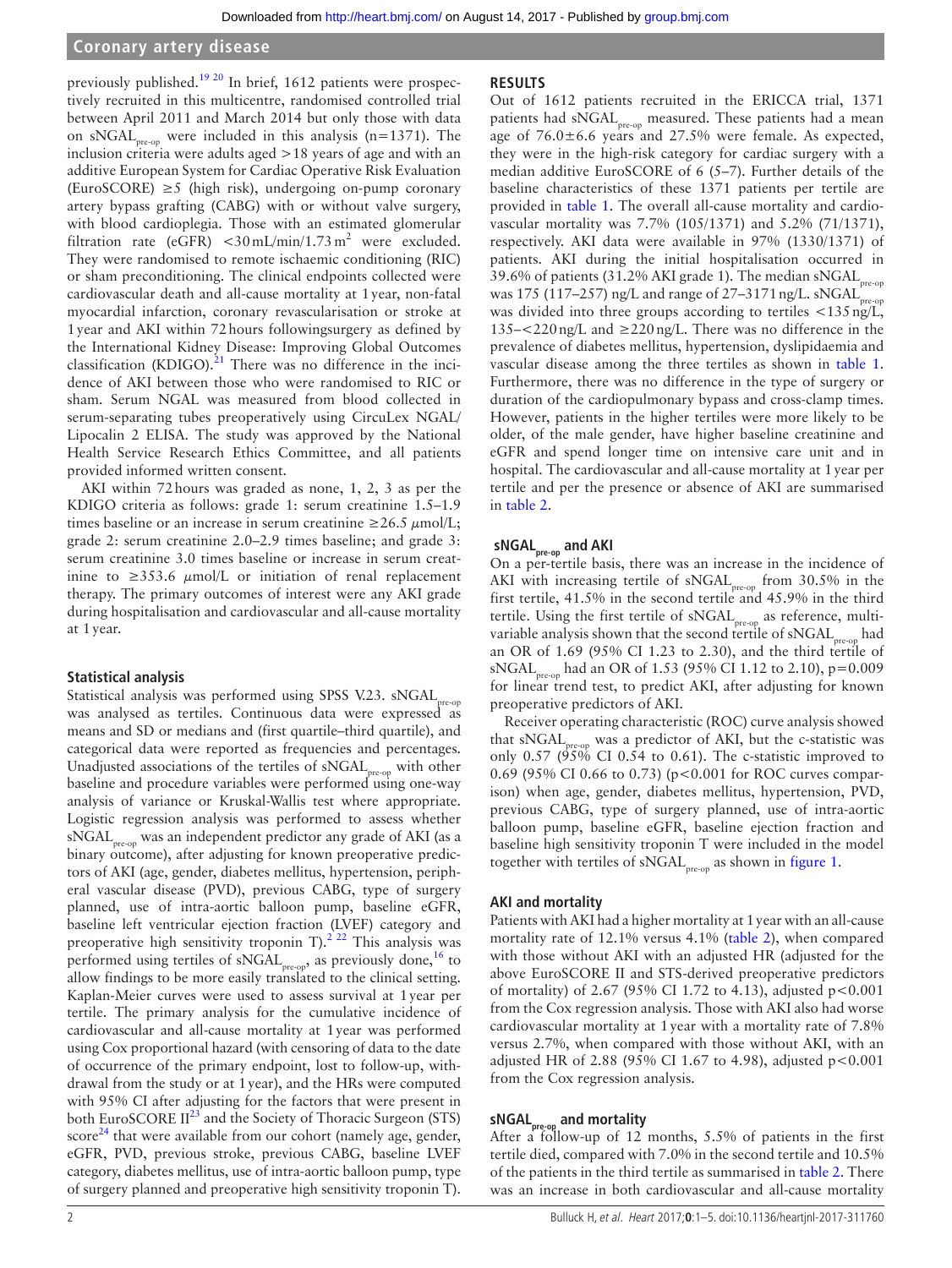<span id="page-2-0"></span>

| Table 1 Characteristics of patients according to tertiles of sNGAL <sub>pre-op</sub> |
|--------------------------------------------------------------------------------------|
|--------------------------------------------------------------------------------------|

|                                                           | $sNGALpre-op$                                     |                                                  |                                           |                        |
|-----------------------------------------------------------|---------------------------------------------------|--------------------------------------------------|-------------------------------------------|------------------------|
| $n = 1371$                                                | <b>First tertile</b><br>$<$ 135 ng/L<br>$(n=457)$ | <b>Second tertile</b><br>135 -< 220 ng/L (n=456) | <b>Third tertile</b><br>>220 ng/L (n=458) | p Value                |
| Age/years                                                 | $75.4 \pm 7.0$                                    | $76.1 \pm 6.1$                                   | $76.6 \pm 6.6$                            | 0.03                   |
| Male (n (%))                                              | 302 (66.2)                                        | 342 (75.3)                                       | 345 (75.8)                                | 0.001                  |
| Additive EuroSCORE                                        | $6(5-7)$                                          | $6(5-7)$                                         | $6(5-8)$                                  | 0.03                   |
| BMI/kg/m <sup>2</sup>                                     | $27.2 + 4.5$                                      | $27.8 + 4.5$                                     | $27.7 + 4.4$                              | 0.08                   |
| Current smoker (n (%))                                    | 26(5.7)                                           | 28(6.2)                                          | 24(5.3)                                   | 0.45                   |
| Diabetes mellitus (n (%))                                 | 112 (24.6)                                        | 119 (26.2)                                       | 124 (27.3)                                | 0.65                   |
| Dyslipidaemia (n (%))                                     | 321 (70.4)                                        | 331 (72.9)                                       | 316 (69.5)                                | 0.50                   |
| Hypertension (n (%))                                      | 345 (75.7)                                        | 340 (74.9)                                       | 353 (77.6)                                | 0.62                   |
| Previous MI (n (%))                                       | 166 (36.4)                                        | 189 (41.6)                                       | 197 (43.3)                                | 0.09                   |
| Atrial fibrillation (n (%))                               | 70 (15.4)                                         | 71 (15.6)                                        | 82 (18.0)                                 | 0.49                   |
| PVD $(n (%))$                                             | 40(8.8)                                           | 32(7.0)                                          | 37(8.1)                                   | 0.63                   |
| Stroke                                                    | 51 (11.2)                                         | 53 (11.7)                                        | 51 (11.2)                                 | 0.97                   |
| LVEF category $(n \, (%))$                                |                                                   |                                                  |                                           | 0.55                   |
| Good                                                      | 300 (68.8)                                        | 296 (67.6)                                       | 276 (63.6)                                |                        |
| Moderate                                                  | 89 (20.4)                                         | 93 (21.2)                                        | 103(23.7)                                 |                        |
| Poor                                                      | 47 (10.8)                                         | 49 (11.2)                                        | 55 (12.7)                                 |                        |
| Baseline creatinine/µmol/L                                | 83 (73-97)                                        | $91(76 - 108)$                                   | 95 (80-118)                               | < 0.001                |
| eGFR at baseline/mL/min/1.73 m <sup>2</sup>               | 75 (62-90)                                        | 71 (59-85)                                       | $67(53 - 82)$                             | < 0.001                |
| Cardiopulmonary bypass time/hour                          | $1.75(1.39 - 2.20)$                               | $1.72(1.33 - 2.23)$                              | $1.77(1.35 - 2.35)$                       | 0.34                   |
| Cross-clamp time/hour                                     | $1.17(0.80 - 1.55)$                               | $1.12(0.78 - 1.57)$                              | $1.15(0.83 - 1.63)$                       | 0.26                   |
| CABG only (n (%))                                         | 229 (50.2)                                        | 243 (53.3)                                       | 228(50.1)                                 | 0.55                   |
| CABG+valve surgery (n (%))                                | 227 (49.8)                                        | 213 (46.7)                                       | 227 (49.9)                                |                        |
| Length of ITU stay                                        | $2(1-4)$                                          | $3(1-5)$                                         | $3(1-5)$                                  | < 0.001                |
| Length of hospital stay                                   | $9(7-14)$                                         | $10(7-16)$                                       | $12(8-21)$                                | < 0.001                |
| AKI (any) (n (%))                                         | 135 (30.5)                                        | 186 (41.5)                                       | 206 (45.9)                                | < 0.001                |
| PMI                                                       | 112 (24.5)                                        | 102 (22.4)                                       | 118 (25.8)                                | 0.48                   |
| <b>Stroke</b>                                             | 11(2.4)                                           | 5(1.1)                                           | 7(1.5)                                    | 0.29                   |
| Revascularisation<br>المقابلة والمستقط المتقربة والمستورة | 1(0.2)<br>$L = 1, \ldots, C \wedge D$             | 3(0.7)                                           | 2(0.4)<br>£L.                             | 0.60<br>$\mathbf{r}$ . |

AKI, acute kidney injury; BMI, body mass index; CABG, coronary artery bypass graft surgery; eGFR, estimated glomerular filtration rate; EuroSCORE, European System for Cardiac Operative Risk Evaluation; ITU, intensive care unit; LVEF, left ventricular ejection fraction; MI, myocardial infarction; PMI, perioperative myocardial infarction; PVD, peripheral vascular disease; RIC, remote ischaemic conditioning; sNGAL<sub>pre-on</sub>, preoperative serum neutrophil gelatinase-associated lipocalin.

from the first to the third tertile of  $sNGAL_{pre-on}$ , linear trend test with adjusted p=0.018 and p=0.013, respectively. With sNGAL-

 $_{\rm pre-op}$  in the first tertile as the reference, the adjusted HR (adjusted for the above EuroSCORE II and STS-derived preoperative predictors of mortality) for those in the second and third tertiles of sNGAL<sub>pre-op</sub> were 1.60 (95% CI 0.78 to 3.25) and 2.22 (95% CI 1.13 to 4.35) for cardiovascular mortality, and 1.25 (95% CI 0.71 to 2.22) and 1.91 (95% CI 1.13 to 3.25) for all-cause mortality at 1year. [Figure](#page-3-1) 2 shows the Kaplan-Meier curves for 1-year all-cause mortality according to tertiles of sNGAL $_{pre-or}$ .

#### **Discussion**

The major findings of this study of high-risk patients undergoing cardiac surgery were as follows: (1) preoperative serum levels of NGAL predicted postoperative AKI, after accounting for preoperative clinical parameters (age, gender, diabetes mellitus, hypertension, PVD, previous CABG, type of surgery planned, use of intra-aortic balloon pump, baseline eGFR, baseline ejection fraction and baseline high sensitivity troponin T), with the performance of sNGAL<sub>pre-op</sub> to predict AKI improving when these clinical parameters were included in the model; (2) tertiles of  $sNGAL_{pre-op}$  were associated with mortality after adjusting for confounders, with those in the third tertile having a twofold increase in the hazard for cardiovascular and all-cause mortality; (3) the overall incidence of postoperative AKI in this cohort was 39.6% and was as high as 45.9% for those in the third tertile of  $sNGAL_{pre-op}$ ; (4) the presence of AKI was associated with mortality, and in our cohort, there was more than

<span id="page-2-1"></span>

| Table 2                                                                                                            |                                                   |                                                           | One-year cardiovascular and all-cause mortality rates per tertiles of sNGAL <sub>pre-op</sub> |                  | and per presence or absence of AKI |                  |                  |
|--------------------------------------------------------------------------------------------------------------------|---------------------------------------------------|-----------------------------------------------------------|-----------------------------------------------------------------------------------------------|------------------|------------------------------------|------------------|------------------|
|                                                                                                                    | <b>First Tertile</b><br>$<$ 135 ng/L<br>$(n=457)$ | <b>Second Tertile</b><br>135 $-\lt 220$ ng/L<br>$n = 456$ | <b>Third Tertile</b><br>$>$ 220 ng/L n=458                                                    | Adjusted p value | No AKI<br>$(n=803)$                | AKI<br>$(n=527)$ | Adjusted p value |
| 1-year cardiovascular<br>mortality                                                                                 | $3.5\%$ (16)                                      | $5.3\%$ (24)                                              | $6.8\%$ (31)                                                                                  | 0.018            | $2.7\%$ (22)                       | $7.8\%$ (41)     | < 0.001          |
| 1-year all-cause mortality                                                                                         | $5.5\%$ (25)                                      | $7.0\%$ (32)                                              | 10.5% (48)                                                                                    | 0.013            | $4.1\%$ (33)                       | 12.1% (64)       | < 0.001          |
| AKI, acute kidney injury; sNGAL <sub>Dre-00</sub> , preoperative serum neutrophil gelatinase-associated lipocalin. |                                                   |                                                           |                                                                                               |                  |                                    |                  |                  |

Bulluck H, et al. Heart 2017;**0**:1–5. doi:10.1136/heartjnl-2017-311760 3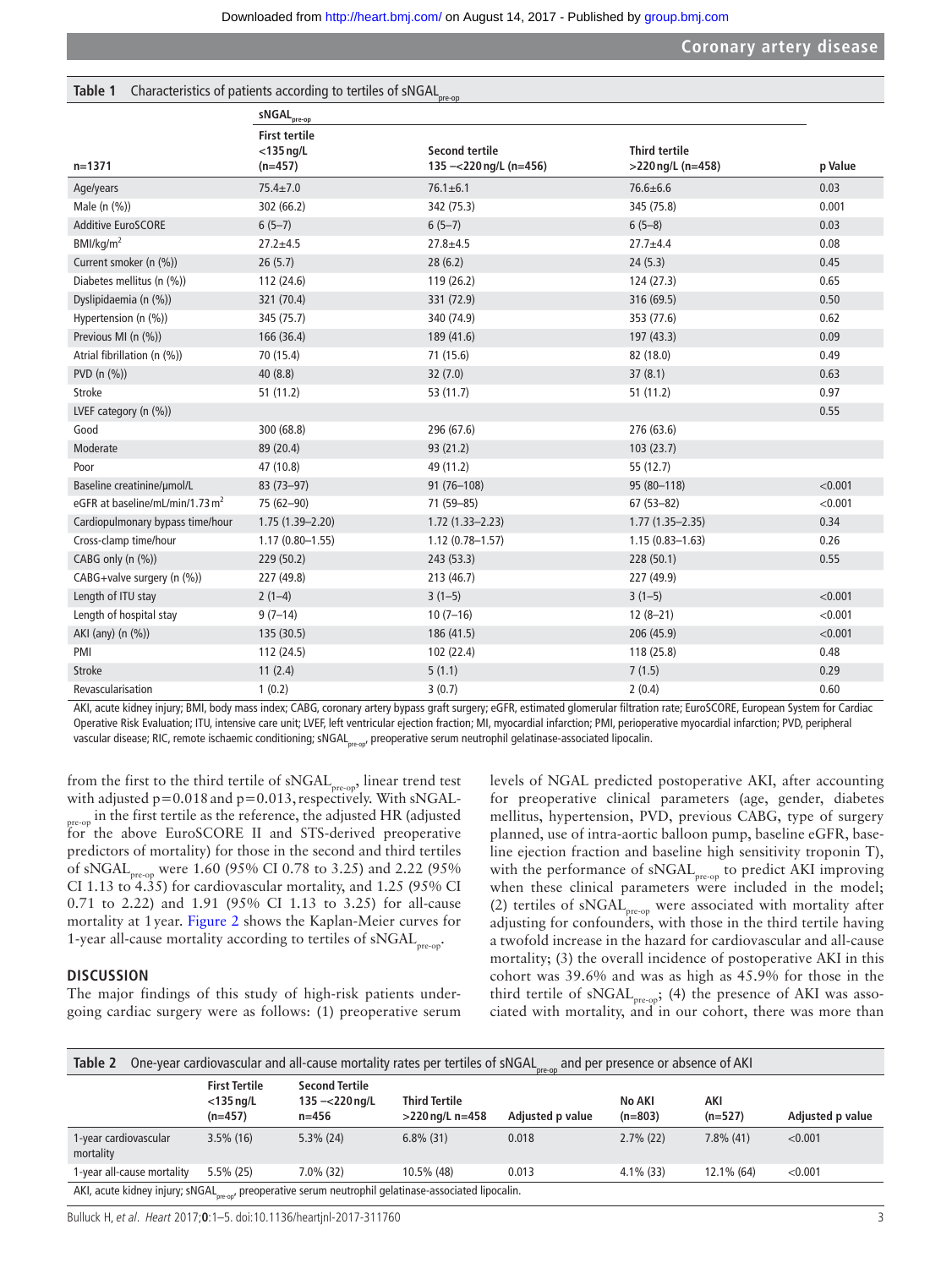

<span id="page-3-0"></span>**Figure 1** ROC curves of sNGAL<sub>pre-op</sub> in tertiles and the preoperative multivariable model to predict AKI. AKI, acute kidney injury; AUC, area under the curve; ROC, receiver operating characteristic; sNGAL $_{pre}$ on, preoperative serum neutrophil gelatinase-associated lipocalin.

twofold increase in both cardiovascular and all-cause mortality at 1year.

The performance of the model to predict AKI was improved when clinical parameters were included in addition to sNGAL-<sub>pre-op</sub>, but the c-statistic was only increased to 0.69. Other risk scores to predict AKI have had c-statistics ranging between 0.72 and 0.84, but most of them were designed to predict worse grades of AKI.<sup>[2](#page-4-6)</sup> Therefore, Huen *et al*<sup>2</sup> recently concluded that more studies are required to develop risk models to predict milder forms of AKI after cardiac surgery in a systematic review of existing risk scores. However, our study included high-risk patients with EuroSCORE  $\geq$ 5 only and whether by applying the same approach of using sNGAL<sub>pre-op</sub> with clinical parameters to predict any grades of AKI would yield a higher diagnostic performance warrants further investigation.

Postoperative urinary  $NGAL<sup>25</sup>$  in contrast to postoper-ative plasma NGAL<sup>[16](#page-4-12)</sup> has been shown to be associated with all-cause 3-year mortality. Whether pNGAL<sub>pre-op</sub> could predict AKI and mortality has also been investigated. Haase-Fielitz *et* 



<span id="page-3-1"></span>

*al*[17](#page-4-13) found no difference in preoperative serum NGAL between those who developed AKI when compared with those who did not. However, this study only included 100 patients and did not have mortality data. However, Doi *et al*[18](#page-4-19) showed that preoperative plasma NGAL was an independent risk factor for postoperative AKI in 146 patients. A larger study of 1191 patients showed that preoperative plasma NGAL was a predictor of 3-year mortality, but the relationship between NGAL and AKI was not assessed.<sup>16</sup> In the general population, baseline plasma NGAL has also been shown to be associated with 10-year cardiovascular mortality.<sup>[26](#page-4-20)</sup> In a cohort of community-dwellers with a mean age of 70 years, plasma NGAL was a significant predictor of mortality, independent of traditional risk factors and renal function.<sup>[27](#page-4-21)</sup> We have shown in a larger cohort of high-risk patients that  $sNGAL_{pre-op}$  was a predictor of both AKI following cardiac surgery, as well as a predictor of 1-year cardiovascular and all-cause mortality, after adjusting for known preoperative predictors of AKI. Therefore, sNGALpre-op could complement existing tools to risk-stratify patients prior to cardiac surgery.

AKI has typically been reported to occur in up to  $30\%^{12}$  of patients undergoing adult cardiac surgery, but the incidence of AKI in our cohort was higher at 39.6%. This may be explained by the inclusion of patients with an additive EuroSCORE of ≥5 and therefore representative of the incidence of AKI in a high-risk cohort.

#### **Limitations**

Our cohort may not be representative of the wider population of patients undergoing CABG surgery as these patients were included in a randomised controlled trial. There are currently no established cut-off values as shown by the study by Moledina *et al*, [16](#page-4-12) which used cut-off values of 155 ng/L and 251 ng/L for the tertiles and we used 130 ng/L and 220 ng/L. Although intraoperative factors play a role in the development of postoperative AKI, we only looked at preoperative factors as the aim of this study was to assess the ability of sNGAL<sub>pre-op</sub> to identify those at higher risk of AKI and mortality prior to surgery. Ten per cent of the cases had missing data when it came to performing the analysis for the adjusted models. We did not specifically collect data on sepsis or exacerbation of chronic illness prior to surgery, which are known confounders for elevated NGAL levels. However, these patients were

# **Key messages**

#### **What is already known about this subject?**

The development of acute kidney injury following adult cardiac surgery is associated with short-term and long-term morbidity and mortality.

#### **What are the new findings?**

Preoperative serum neutrophil gelatinase-associated lipocalin was an independent predictor of postoperative acute kidney injury and 1-year mortality.

#### **How might these results change the focus of research or clinical practice?**

Preoperative serum neutrophil gelatinase-associated lipocalin could be used on top of existing risk scores to further risk-stratify those at higher risk of postoperative acute kidney injury and 1-year mortality.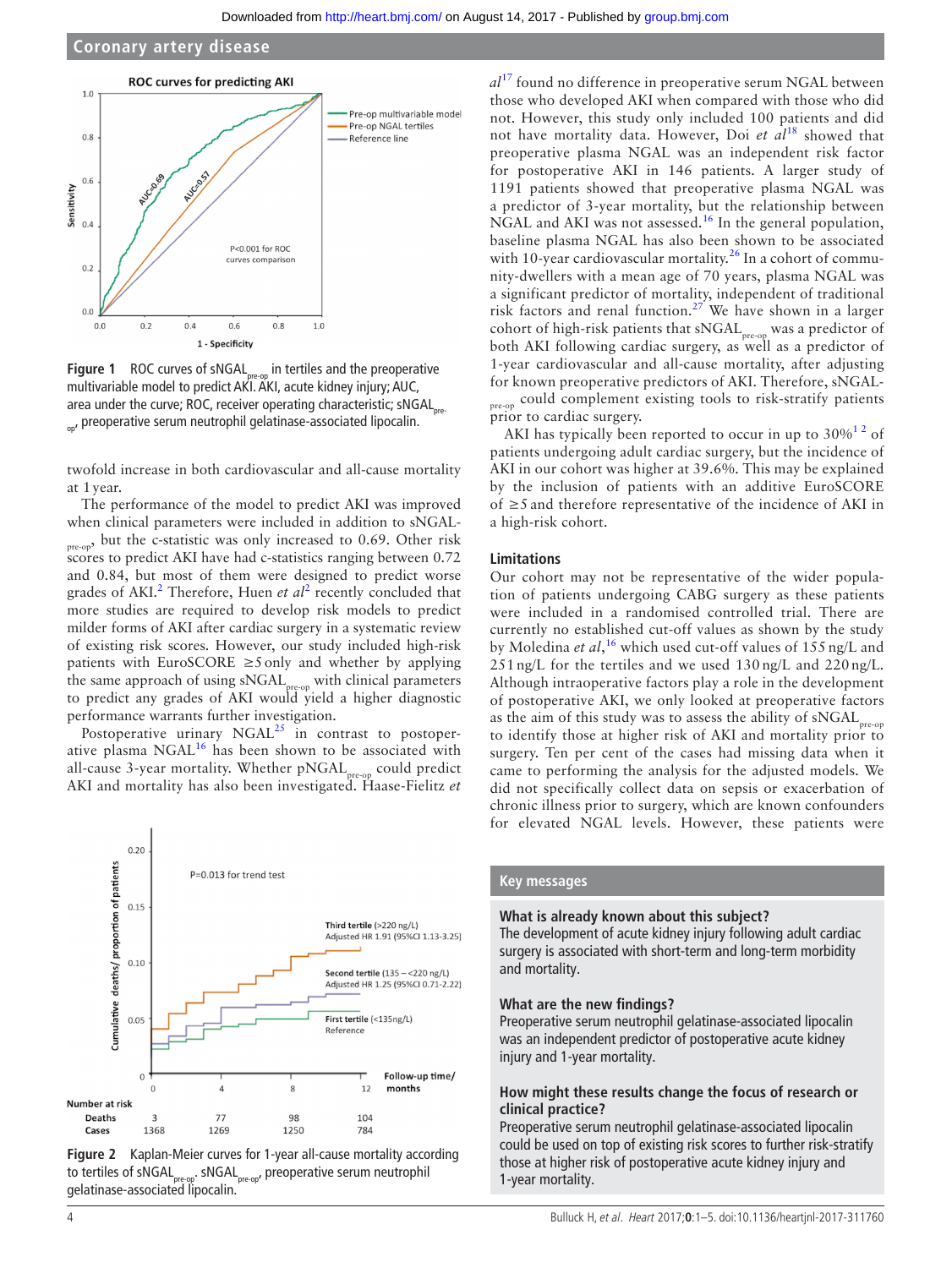considered fit enough for major heart surgery, and therefore it is unlikely these confounders were present at the time.

### **Conclusions**

In a cohort of high-risk adult patients undergoing cardiac surgery, preoperative serum NGAL was an independent predictor of postoperative AKI and 1-year cardiovascular and all-cause mortality. Those in the third tertile of preoperative serum  $NGAL_{pre, on}$  (>220 ng/L) had a twofold increase risk of postoperative AKI and mortality at 1 year. The risk stratification of patients prior to cardiac surgery may be improved by adding preoperative serum NGAL to existing risk scores for AKI and mortality and warrants further investigations.

#### **Author affiliations**

<sup>1</sup>National Heart Research Institute Singapore, National Heart Centre, Singapore, **Singapore** 

<sup>2</sup>The Hatter Cardiovascular Institute, University College, London, UK

<sup>3</sup>Papworth Hospital, Cambridge, UK

4 Centre for Quantitative Medicine Duke-NUS Medical School Academia, Singapore, **Singapore** 

<sup>5</sup>Department of Medical Statistics, London School of Hygiene & Tropical Medicine, London, UK

6 Barts Heart Centre, St Bartholomew's Hospital, London, UK

<sup>7</sup> Anaesthetics, Intensive Care Medicine and Perioperative Pain Medicine, King's

College Hospital and King's College London, London, UK

<sup>8</sup>The Royal Free Hospital, London, UK

9 National Institute of Health Research Cardiovascular Biomedical Research Unit at Royal Brompton & Harefield National Health Service Trust, London, UK <sup>10</sup>The National Institute of Health Research, University College London Hospitals,

Biomedical Research Centre, London, UK 11Cardiovascular and Metabolic Disorders Program, Duke-National University of

Singapore Medical School, Singapore, Singapore

<sup>12</sup>Yong Loo Lin School of Medicine, National University Singapore, Singapore, Singapore

**Contributors** Conception this work: HB, LC, DMY and DJH. Acquisition of the data: LC, RE, DJ, SKM, GK, CL, JPM and DMY. Analysis and interpretation of the data: HB, RM, BC, JN, TC and DJH. Drafting of the manuscript: HB, RM, BC, LC and DJH. Critical review of the manuscript: CL, DMY, DJH, TC, LC, GK, DJ, JN, JPM, SKM and CL. Final approval of the version to be published: all authors. Guarantor of this work: DJH.

**Funding** The ERICCA study was supported by grants from the Efficacy and Mechanism Evaluation Program (a Medical Research Council and National Institute of Health Research partnership) (09/100/05) and the British Heart Foundation. Part of this work was supported by the National Institute for Health Research, University College London Hospitals, Biomedical Research Centre, the British Heart Foundation(FS/10/039/28270), Duke-National University Singapore Medical School, the Singapore Ministry of Health's National Medical Research Council under its Clinician Scientist-Senior Investigator scheme (NMRC/CSA7SI/0011/2017) and Collaborative Centre Grant scheme (NMRC/ CGAug16C006) and the Singapore Ministry of Education Academic Research Fund Tier 2 (MOE20167T2727021).

**Competing interests** None declared.

**Patient consent** Obtained.

**Ethics approval** This study was approved by the National Health Service Research Ethics Committee, and all patients provided informed written consent.

**Provenance and peer review** Not commissioned; externally peer reviewed.

**Open Access** This is an Open Access article distributed in accordance with the terms of the Creative Commons Attribution (CC BY 4.0) license, which permits others to distribute, remix, adapt and build upon this work, for commercial use, provided the original work is properly cited. See: <http://creativecommons.org/licenses/by/4.0/>

© Article author(s) (or their employer(s) unless otherwise stated in the text of the article) 2017. All rights reserved. No commercial use is permitted unless otherwise expressly granted.

#### **References**

- <span id="page-4-0"></span>1 Thiele RH, Isbell JM, Rosner MH, et al. AKI associated with cardiac surgery. Clin J Am [Soc Nephrol](http://dx.doi.org/10.2215/CJN.07830814) 2015;10:500–14.
- <span id="page-4-6"></span>2 Huen SC, Parikh CR. Predicting acute kidney injury after cardiac surgery: a systematic review, 2012. 1552-6259 (Electronic).
- <span id="page-4-1"></span>3 Brown JR, Cochran RP, Dacey LJ, et al. Northern New England Cardiovascular Disease Study Group. Perioperative increases in serum creatinine are predictive of increased 90-day mortality after coronary artery bypass graft surgery. [Circulation](http://dx.doi.org/10.1161/CIRCULATIONAHA.105.000596) 2006;114:I-409–0.
- 4 Koyner JL, Bennett MR, Worcester EM, et al. Urinary cystatin C as an early biomarker of acute kidney injury following adult cardiothoracic surgery. [Kidney Int](http://dx.doi.org/10.1038/ki.2008.341) 2008;74:1059–69.
- 5 Hobson CE, Yavas S, Segal MS, et al. Acute kidney injury is associated with increased long-term mortality after cardiothoracic surgery. [Circulation](http://dx.doi.org/10.1161/CIRCULATIONAHA.108.800011) 2009;119:2444-53.
- <span id="page-4-2"></span>6 Lassnigg A, Schmidlin D, Mouhieddine M, et al. Minimal changes of serum creatinine predict prognosis in patients after cardiothoracic surgery: a prospective cohort study. [J](http://dx.doi.org/10.1097/01.ASN.0000130340.93930.DD)  [Am Soc Nephrol](http://dx.doi.org/10.1097/01.ASN.0000130340.93930.DD) 2004;15:1597–605.
- 7 Lok CE, Austin PC, Wang H, et al. Impact of renal insufficiency on short- and long-term outcomes after cardiac surgery. [Am Heart J](http://dx.doi.org/10.1016/j.ahj.2003.12.042) 2004;148:430-8.
- <span id="page-4-3"></span>8 Chertow GM, Lazarus JM, Christiansen CL, et al. Preoperative renal risk stratification. [Circulation](http://dx.doi.org/10.1161/01.CIR.95.4.878) 1997;95:878–84.
- <span id="page-4-4"></span>9 Bhatt GC, Das RR. Early versus late initiation of renal replacement therapy in patients with acute kidney injury-a systematic review & meta-analysis of randomized controlled trials. **[BMC Nephrol](http://dx.doi.org/10.1186/s12882-017-0486-9)** 2017;18:78.
- <span id="page-4-5"></span>10 Basile DP, Anderson MD, Sutton TA. Pathophysiology of acute kidney injury. Compr [Physiol](http://dx.doi.org/10.1002/cphy.c110041) 2012;2:1303–53.
- <span id="page-4-7"></span>11 Hvidberg V, Jacobsen C, Strong RK, et al. The endocytic receptor megalin binds the iron transporting neutrophil-gelatinase-associated lipocalin with high affinity and mediates its cellular uptake. [FEBS Lett](http://dx.doi.org/10.1016/j.febslet.2004.12.031) 2005;579:773-7.
- <span id="page-4-8"></span>12 Haase M, Bellomo R, Devarajan P, et al.Accuracy of neutrophil gelatinase-associated lipocalin (NGAL) in diagnosis and prognosis in acute kidney injury: a systematic review and meta-analysis. [Am J Kidney Dis](http://dx.doi.org/10.1053/j.ajkd.2009.07.020) 2009;54:1012–24.
- <span id="page-4-9"></span>13 Devarajan P. Review: neutrophil gelatinase-associated lipocalin: a troponin-like biomarker for human acute kidney injury. [Nephrology](http://dx.doi.org/10.1111/j.1440-1797.2010.01317.x) 2010;15:419–28.
- <span id="page-4-10"></span>14 Mishra J, Mori K, Ma Q, et al. Neutrophil gelatinase-associated lipocalin: a novel early urinary biomarker for cisplatin nephrotoxicity. [Am J Nephrol](http://dx.doi.org/10.1159/000078452) 2004;24:307-15.
- <span id="page-4-11"></span>15 Mårtensson J, Bellomo R. The rise and fall of NGAL in acute kidney injury. [Blood Purif](http://dx.doi.org/10.1159/000364937) 2014;37:304–10.
- <span id="page-4-12"></span>16 Moledina DG, Parikh CR, Garg AX, et al. TRIBE-AKI Consortium. Association of Perioperative plasma neutrophil Gelatinase-Associated lipocalin levels with 3-Year mortality after cardiac surgery: a prospective Observational Cohort Study. [PLoS One](http://dx.doi.org/10.1371/journal.pone.0129619) 2015;10:e0129619.
- <span id="page-4-13"></span>17 Haase-Fielitz A, Bellomo R, Devarajan P, et al. Novel and conventional serum biomarkers predicting acute kidney injury in adult cardiac surgery--a prospective cohort study. [Crit Care Med](http://dx.doi.org/10.1097/CCM.0b013e318195846e) 2009;37:553–60.
- <span id="page-4-19"></span>18 Doi K, Urata M, Katagiri D, et al. Plasma neutrophil gelatinase-associated lipocalin in acute kidney injury superimposed on chronic kidney disease after cardiac surgery: a multicenter prospective study. [Crit Care](http://dx.doi.org/10.1186/cc13104) 2013;17:R270.
- <span id="page-4-14"></span>19 Hausenloy DJ, Candilio L, Laing C, et al. Effect of remote ischemic preconditioning on clinical outcomes in patients undergoing coronary artery bypass graft surgery (ERICCA): rationale and study design of a multi-centre randomized double-blinded controlled clinical trial. [Clin Res Cardiol](http://dx.doi.org/10.1007/s00392-011-0397-x) 2012;101:339-48.
- 20 Hausenloy DJ, Candilio L, Evans R, et al.Remote ischemic preconditioning and outcomes of cardiac surgery. [N Engl J Med](http://dx.doi.org/10.1056/NEJMoa1413534) 2015;373:1408–17.
- <span id="page-4-15"></span>21 James M, Bouchard J, Ho J, et al. Canadian society of Nephrology commentary on the 2012 KDIGO clinical practice guideline for acute kidney injury. [Am J Kidney Dis](http://dx.doi.org/10.1053/j.ajkd.2013.02.350) 2013;61:673–85.
- 22 Brown JR, Cochran RP, Leavitt BJ, et al.Multivariable prediction of renal insufficiency developing after cardiac surgery. *[Circulation](http://dx.doi.org/10.1161/CIRCULATIONAHA.106.677070)* 2007;116:I-139-0.
- <span id="page-4-16"></span>23 Nashef SA, Roques F, Sharples LD, et al. EuroSCORE II. (1873-734X).
- <span id="page-4-17"></span>24 Anderson RP. First publications from the Society of thoracic Surgeons National Database. [Ann Thorac Surg](http://dx.doi.org/10.1016/0003-4975(94)90355-7) 1994;57:6-7.
- <span id="page-4-18"></span>25 Coca SG, Garg AX, Thiessen-Philbrook H, et al. Urinary biomarkers of AKI and mortality 3 years after cardiac surgery. [J Am Soc Nephrol](http://dx.doi.org/10.1681/ASN.2013070742) 2014;25:1063–71.
- <span id="page-4-20"></span>26 Lindberg S, Jensen JS, Mogelvang R, et al. Plasma neutrophil gelatinase-associated lipocalinin in the general population: association with inflammation and prognosis. [Arterioscler Thromb Vasc Biol](http://dx.doi.org/10.1161/ATVBAHA.114.303950) 2014;34:2135–42.
- <span id="page-4-21"></span>27 Daniels LB, Barrett-Connor E, Clopton P, et al. Plasma neutrophil gelatinaseassociated lipocalin is independently associated with cardiovascular disease and mortality in community-dwelling older adults: the Rancho Bernardo Study. JAm Coll [Cardiol](http://dx.doi.org/10.1016/j.jacc.2011.11.046) 2012;59:1101–9.